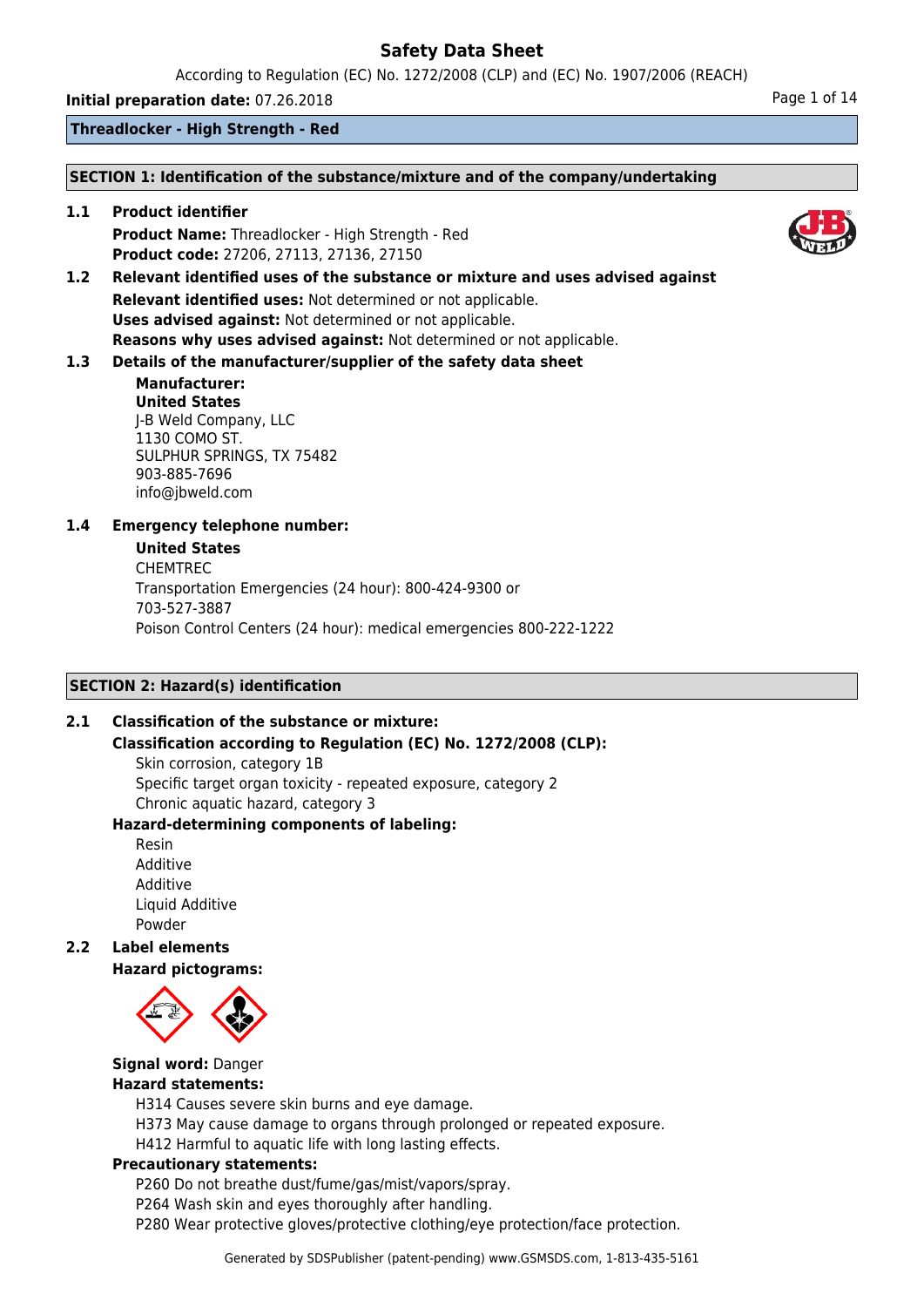According to Regulation (EC) No. 1272/2008 (CLP) and (EC) No. 1907/2006 (REACH)

# **Initial preparation date:** 07.26.2018 **Page 2 of 14**

# **Threadlocker - High Strength - Red**

P273 Avoid release to the environment.

P310 Immediately call a POISON CENTER or doctor/physician.

P321 Specific treatment (see supplemental first aid instructions on this label).

P363 Wash contaminated clothing before reuse

P301+P330+P331 IF SWALLOWED: Rinse mouth. Do NOT induce vomiting.

P303+P361+P353 IF ON SKIN (or hair): Remove/Take off immediately all contaminated clothing. Rinse skin with water/shower.

P304+P340 IF INHALED: Remove victim to fresh air and keep at rest in a position comfortable for breathing.

P305+P351+P338 IF IN EYES: Rinse cautiously with water for several minutes. Remove contact lenses, if present and easy to do. Continue rinsing.

P314 Get medical advice/attention if you feel unwell

P405 Store locked up.

P501 Dispose of contents/container in accordance with local regulations.

# **2.3 Other hazards:** None known

# **SECTION 3: Composition/information on ingredients**

# **3.1 Substance:** Not applicable.

# **3.2 Mixture:**

| Identification                                          | <b>Name</b>     | <b>Classification according to</b><br><b>Regulation (EC) No. 1272/2008</b><br>(CLP) | Weight % |
|---------------------------------------------------------|-----------------|-------------------------------------------------------------------------------------|----------|
| CAS number:<br>$81 - 07 - 2$<br>EC number:<br>201-321-0 | Additive        | Not classified                                                                      | < 5      |
| CAS number:<br>$57 - 55 - 6$<br>EC number:<br>200-338-0 | Liquid Additive | Not classified                                                                      | $<$ 5    |
| CAS number:<br>25852-47-5                               | Resin           | Not classified                                                                      | <85      |
| CAS number:<br>9004-96-0<br>EC number:<br>500-015-7     | Liquid          | Not classified                                                                      | $30$     |
| CAS number:<br>80-15-9<br>EC number:<br>201-254-7       | Additive        | Not classified                                                                      | < 5      |
| CAS number:<br>$80 - 62 - 6$<br>EC number:<br>201-297-1 | Resin           | Skin Sens. 1; H317<br>Skin Irrit. 2 ; H315<br>Stot SE 3; H335<br>Flam. Liq. 2; H225 | <1       |
| CAS number:<br>609-72-3<br>EC number:<br>210-199-8      | Additive        | Not classified                                                                      | <1       |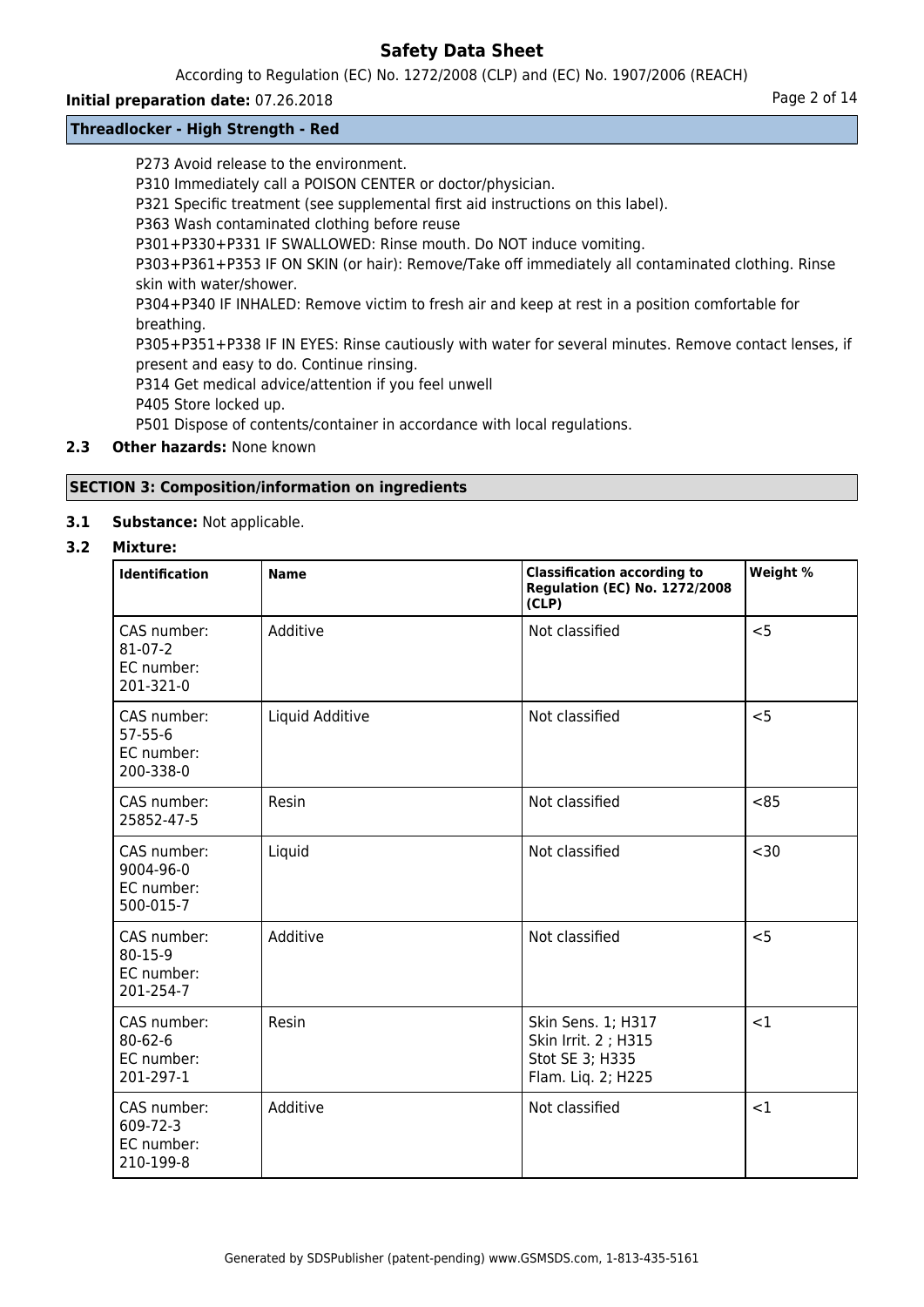# According to Regulation (EC) No. 1272/2008 (CLP) and (EC) No. 1907/2006 (REACH)

### **Initial preparation date:** 07.26.2018 **Page 3 of 14 Page 3 of 14**

# **Threadlocker - High Strength - Red**

| CAS number:<br>613-48-9                             | Additive        | Not classified                                                                                          | $<$ 1  |
|-----------------------------------------------------|-----------------|---------------------------------------------------------------------------------------------------------|--------|
| EC number:<br>210-345-0                             |                 |                                                                                                         |        |
| CAS number:<br>$67-56-1$<br>EC number:<br>200-659-6 | Liquid Additive | Flam. Lig. 2; H225<br>Stot SE 1; H370<br>Acute Tox. 3; H331<br>Acute Tox. 3; H311<br>Acute Tox. 3; H301 | ${<}1$ |
| CAS number:<br>112945-52-5                          | Powder          | Skin Irrit. 2 ; H315<br>Eye Irrit. 2; H319<br>Stot SE 3; H335                                           | $<$ 5  |

# **Additional information:** None **Full Text of H and EUH statements:** See section 16

### **SECTION 4: First aid measures**

# **4.1 Description of first aid measures**

### **General notes:**

Not determined or not available.

### **Following inhalation:**

Loosen clothing as necessary and position individual in a comfortable position

Maintain an unobstructed airway

Get medical advice/attention if you feel unwell

Take precautions to ensure your own safety

Remove source of exposure or move person to fresh air and keep comfortable for breathing

Immediately call a POISON CONTROL CENTER or seek medical attention

If breathing has stopped, trained personnel should begin rescue breathing

Avoid mouth-to-mouth contact by using a barrier device

If the heart has stopped, immediately start cardiopulmonary resuscitation (CPR)

# **Following skin contact:**

Rinse affected area with soap and water If symptoms develop or persist, seek medical attention Avoid direct contact and wear chemical protective clothing, if necessary Immediately take off all contaminated clothing Gently blot or brush away excess product Rinse skin with lukewarm, gently flowing water until medical aid is available Immediately call a POISON CONTROL CENTER or seek medical attention Wash contaminated clothing before re-use or discard

# **Following eye contact:**

Rinse/flush exposed eye(s) gently using water for 15-20 minutes If symptoms develop or persist, seek medical attention Avoid direct contact and wear chemical protective gloves, if necessary Rinse eyes cautiously with lukewarm, gently flowing water for several minutes, while holding the eyelids open Remove contact lenses, if present and easy to do so Continue rinsing until medical aid is available

Immediately call a POISON CONTROL CENTER or seek medical attention

# **Following ingestion:**

Rinse mouth thoroughly Seek medical attention if irritation, discomfort, or vomiting persists Immediately call a POISON CONTROL CENTER or seek medical attention Do not induce vomiting and rinse mouth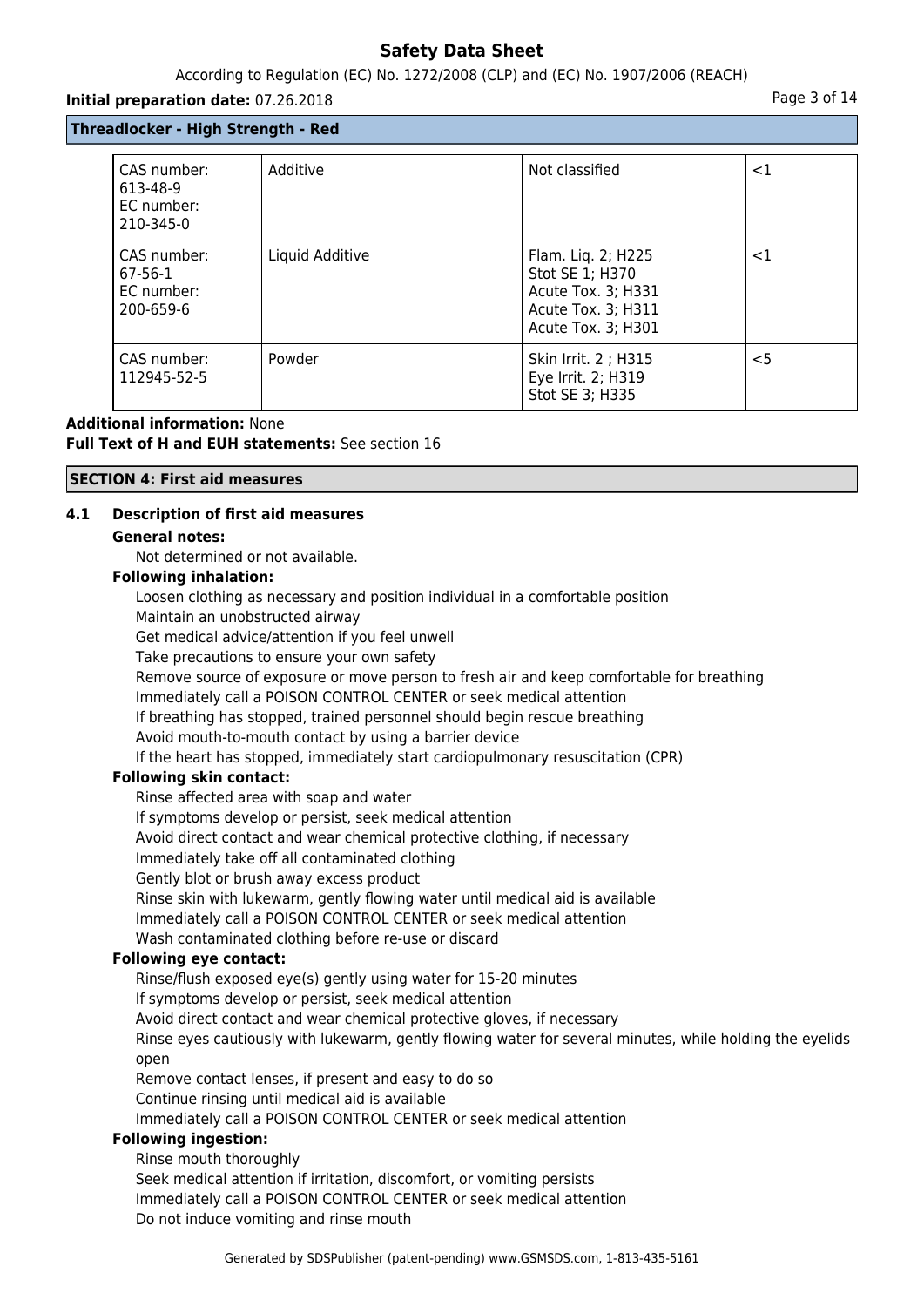According to Regulation (EC) No. 1272/2008 (CLP) and (EC) No. 1907/2006 (REACH)

# **Initial preparation date:** 07.26.2018 **Page 4 of 14**

### **Threadlocker - High Strength - Red**

If vomiting occurs naturally, lie on your side, in the recovery position If breathing has stopped, trained personnel should begin rescue breathing Avoid mouth-to-mouth contact by using a barrier device If the heart has stopped, immediately start cardiopulmonary resuscitation (CPR)

# **4.2 Most important symptoms and effects, both acute and delayed**

**Acute symptoms and effects:**

Not determined or not available.

**Delayed symptoms and effects:**

Not determined or not available.

# **4.3 Indication of any immediate medical attention and special treatment needed Specific treatment:**

Not determined or not available.

### **Notes for the doctor:**

Not determined or not available

# **SECTION 5: Firefighting measures**

### **5.1 Extinguishing media**

# **Suitable extinguishing media:**

Use appropriate fire suppression agents for adjacent combustible materials or sources of ignition.

### **Unsuitable extinguishing media:**

Not determined or not applicable.

# **5.2 Special hazards arising from the substance or mixture:**

Thermal decomposition can lead to release of irritating gases and vapors.

# **5.3 Advice for firefighters**

# **Personal protection equipment:**

Use typical firefighting equipment, self-contained breathing apparatus, special tightly sealed suit.

# **Special precautions:**

Not determined or not applicable.

#### **SECTION 6: Accidental release measures**

# **6.1 Personal precautions, protective equipment and emergency procedures:**

Ensure adequate ventilation. Ensure air handling systems are operational. Wear protective eye wear, gloves and clothing.

# **6.2 Environmental precautions:**

Should not be released into the environment. Prevent from reaching drains, sewer or waterway.

# **6.3 Methods and material for containment and cleaning up:**

Wear protective eye wear, gloves and clothing. Absorb with non-combustible liquid-binding material (sand, diatomaceus earth (clay), acid binders, universal binders).

Dispose of contents / container in accordance with local regulations.

#### **6.4 Reference to other sections:**

Not determined or not applicable.

#### **SECTION 7: Handling and storage**

# **7.1 Precautions for safe handling:**

Use only with adequate ventilation. Avoid breathing mist or vapor.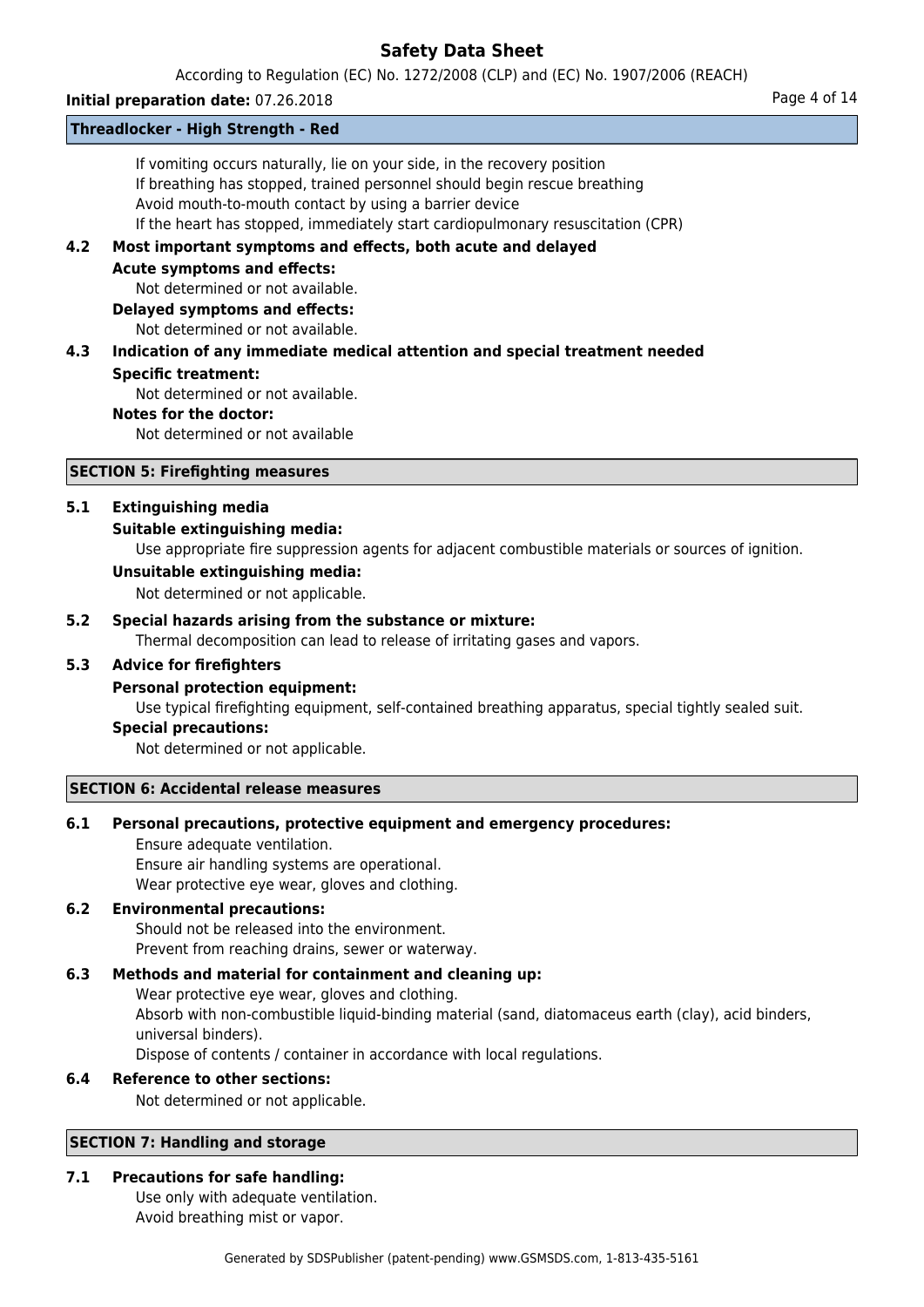According to Regulation (EC) No. 1272/2008 (CLP) and (EC) No. 1907/2006 (REACH)

# **Initial preparation date:** 07.26.2018 **Page 1 and 2018** Page 5 of 14

### **Threadlocker - High Strength - Red**

Do not eat, drink, smoke or use personal products when handling chemical substances.

# **7.2 Conditions for safe storage, including any incompatibilities:**

Keep container tightly sealed.

Protect from freezing and physical damage.

Store in a cool, well-ventilated area.

# **7.3 Specific end use(s):**

Not determined or not applicable.

# **SECTION 8: Exposure controls/personal protection**







# **8.1 Control parameters**

Only those substances with limit values have been included below.

# **Occupational Exposure limit values:**

| Country (Legal Basis) | <b>Substance</b> | Identifier    | <b>Permissible concentration</b>                                                                                 |
|-----------------------|------------------|---------------|------------------------------------------------------------------------------------------------------------------|
| Latvia                | Additive         | 80-15-9       | 8-Hour TWA: 1 mg/m <sup>3</sup>                                                                                  |
|                       | Liquid Additive  | $57 - 55 - 6$ | 8-hour TWA: 7 mg/m <sup>3</sup>                                                                                  |
|                       | Powder           | 112945-52-5   | 8-hour TWA: 1 mg/m <sup>3</sup>                                                                                  |
|                       | Liquid Additive  | $67 - 56 - 1$ | 8-hour TWA: 260 mg/m <sup>3</sup> (200<br>ppm)                                                                   |
| Lithuania             | Additive         | 80-15-9       | 8-Hour TWA: 1 mg/m <sup>3</sup>                                                                                  |
|                       | Liquid Additive  | 57-55-6       | 8-hour TWA: 7 mg/m <sup>3</sup>                                                                                  |
|                       | Liquid Additive  | 67-56-1       | 8-hour TWA: 260 mg/m <sup>3</sup> (200<br>ppm)                                                                   |
| Croatia               | Liquid Additive  | $57 - 55 - 6$ | Maximum (8 hr) allowable<br>concentration: 150 ppm (474<br>mg/m <sup>3</sup> ) [Total vapor and<br>particulates] |
|                       | Liquid Additive  | $57 - 55 - 6$ | Maximum (8 hr) allowable<br>concentration: 150 ppm (10<br>mg/m <sup>3</sup> ) [Particulates]                     |
|                       | Powder           | 112945-52-5   | Maximum (8 hr) allowable<br>concentration: 6 mg/m <sup>3</sup> (total<br>dust)                                   |
|                       | Powder           | 112945-52-5   | Maximum (8 hr) allowable<br>concentration: 2.4 mg/m <sup>3</sup><br>(respirable dust)                            |
|                       | Liquid Additive  | 67-56-1       | Maximum (8 hr) allowable<br>concentration: 200 ppm (260<br>$mg/m3$ )                                             |
| Australia             | Resin            | $80 - 62 - 6$ | 8 hr Time Weighted Avg (TWA):<br>208 mg/m3                                                                       |
| <b>Bulgaria</b>       | Powder           | 112945-52-5   | TWA: 0.07 mg/m <sup>3</sup> (respirable<br>fraction)                                                             |
|                       | Powder           |               | 112945-52-5   TWA: 4.0 mg/m <sup>3</sup> (inhalable<br>fraction)                                                 |
|                       | Liquid Additive  | 67-56-1       | TWA: 260.0 mg/m <sup>3</sup> (200 ppm)                                                                           |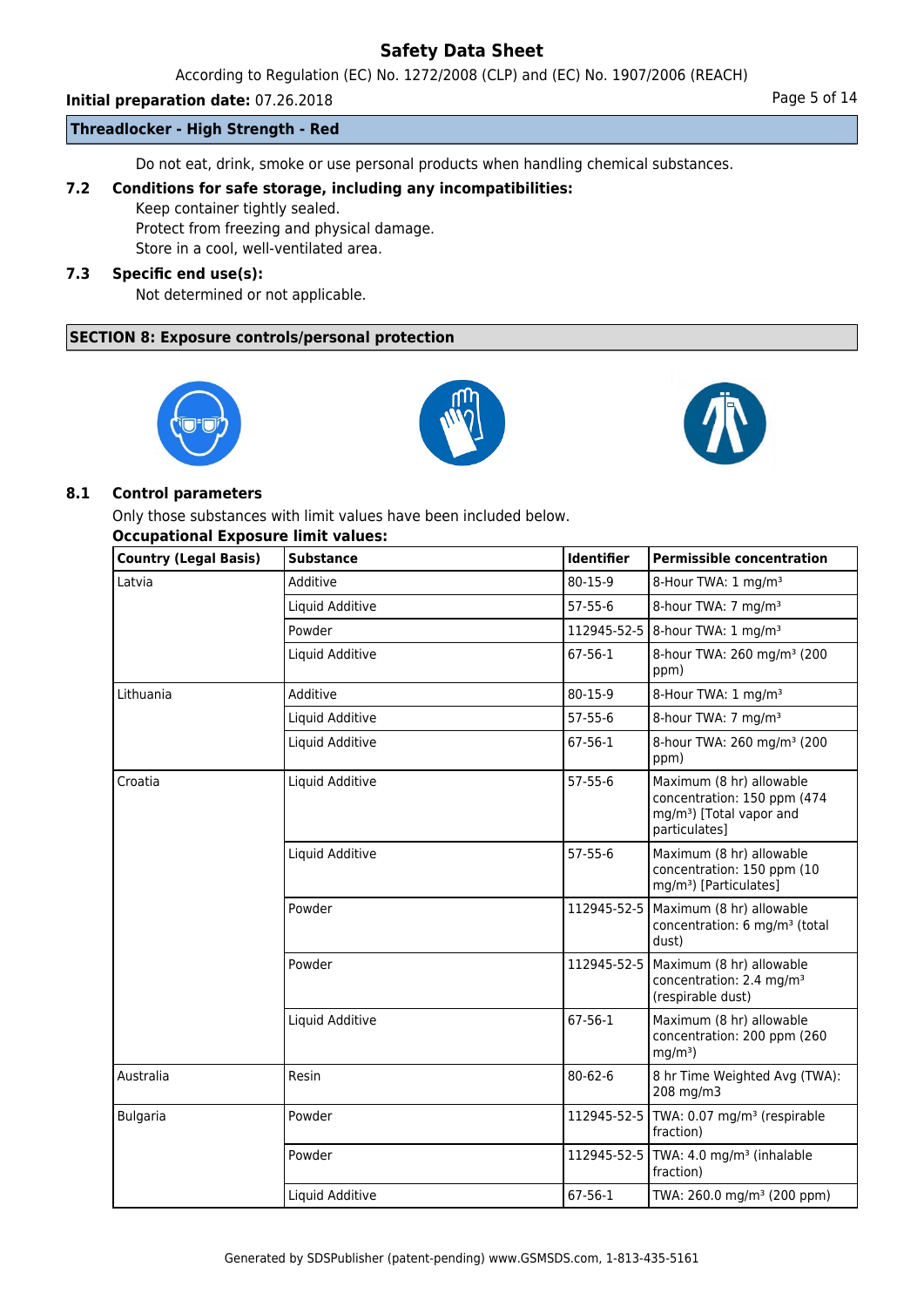# According to Regulation (EC) No. 1272/2008 (CLP) and (EC) No. 1907/2006 (REACH)

# **Initial preparation date:** 07.26.2018 **Page 6 of 14**

# **Threadlocker - High Strength - Red**

| <b>Country (Legal Basis)</b> | <b>Substance</b> | <b>Identifier</b> | <b>Permissible concentration</b>                                                                                                                  |
|------------------------------|------------------|-------------------|---------------------------------------------------------------------------------------------------------------------------------------------------|
| <b>Denmark</b>               | Resin            | $80 - 62 - 6$     | 8 hr Time Weighted Avg (TWA):<br>102 mg/m3                                                                                                        |
| United Kingdom               | Resin            | $80 - 62 - 6$     | 8 hr Time Weighted Avg (TWA):<br>208 mg/m3                                                                                                        |
|                              | Liquid Additive  | $57-55-6$         | TWA: 150 ppm (474 mg/m <sup>3</sup> )<br>[Total (vapor and particulates)]                                                                         |
|                              | Liquid Additive  | $57 - 55 - 6$     | TWA: 10 mg/m <sup>3</sup> (Particulates)                                                                                                          |
|                              | Powder           |                   | 112945-52-5   TWA: 6 mg/m <sup>3</sup> (inhalable dust)                                                                                           |
|                              | Powder           |                   | 112945-52-5   TWA: 2.4 mg/m <sup>3</sup> (respirable dust)                                                                                        |
|                              | Liquid Additive  | $67 - 56 - 1$     | TWA: 200 ppm (266 mg/m <sup>3</sup> )                                                                                                             |
|                              | Liquid Additive  | $67 - 56 - 1$     | STEL: 250 ppm (333 mg/m <sup>3</sup> )                                                                                                            |
| Ireland                      | Liquid Additive  | 57-55-6           | 8-hour OEL (TWA): 150 ppm (470<br>mg/m <sup>3</sup> ) [Total (vapor and<br>particulates)]                                                         |
|                              | Liquid Additive  | $57 - 55 - 6$     | 8-hour OEL (TWA): 10 mg/m <sup>3</sup><br>(Particulates)                                                                                          |
|                              | Powder           |                   | 112945-52-5   8-hour OEL (TWA): 6 mg/m <sup>3</sup><br>(inhalable dust)                                                                           |
|                              | Powder           |                   | 112945-52-5 8-hour OEL (TWA): 2.4 mg/m <sup>3</sup><br>(respirable dust)                                                                          |
|                              | Liquid Additive  | 67-56-1           | 8-hour OEL (TWA): 200 ppm (260<br>$mg/m3$ )                                                                                                       |
| Germany                      | Resin            | $80 - 62 - 6$     | 8 hr Time Weighted Avg (TWA):<br>210 mg/m3                                                                                                        |
|                              | Powder           |                   | 112945-52-5 AGW limit value: 4 mg/m <sup>3</sup>                                                                                                  |
|                              | Liquid Additive  | 67-56-1           | AGW limit value: 200 ppm (270<br>$mg/m3$ )                                                                                                        |
| Cyprus                       | Powder           |                   | 112945-52-5   8-hour TWA: 5 mg/m <sup>3</sup> (particles<br>> 5 micrometers)                                                                      |
|                              | Powder           |                   | 112945-52-5   8-hour TWA: 2 mg/m <sup>3</sup> (particles<br>< 5 micrometers)                                                                      |
| Czech Republic               | Powder           |                   | 112945-52-5   8-hour TWA: 4.0 mg/m <sup>3</sup> (dust)                                                                                            |
|                              | Liquid Additive  | 67-56-1           | 8-hour TWA: 250 mg/m <sup>3</sup>                                                                                                                 |
|                              | Liquid Additive  | 67-56-1           | Ceiling limit (NPK-P): 1000 mg/m <sup>3</sup>                                                                                                     |
| Estonia                      | Powder           | 112945-52-5       | $8$ -hour TWA: 2 mg/m <sup>3</sup> (fine dust)                                                                                                    |
|                              | Liquid Additive  | 67-56-1           | 8-hour TWA: 200 ppm (250)<br>$mg/m3$ )                                                                                                            |
|                              | Liquid Additive  | 67-56-1           | STEL: 250 ppm (350 mg/m <sup>3</sup> )                                                                                                            |
| Slovakia                     | Powder           |                   | 112945-52-5   8-hour TWA (NPEL): 4 mg/m <sup>3</sup><br>[Silica, amorphous (heat and wet<br>processes, unfired diatomaceous<br>earth, diatomite)] |
|                              | Powder           |                   | 112945-52-5   8-hour TWA (NPEL): 0.3 mg/m <sup>3</sup><br>[Silica, amorphous (fused silica,<br>fused silica, fumes, burnt<br>diatomaceous earth)] |
|                              | Liquid Additive  | 67-56-1           | 8-hour TWA (NPEL): 200 ppm<br>$(260 \text{ mg/m}^3)$                                                                                              |
| Slovenia                     | Powder           |                   | 112945-52-5   8-hour TWA: 4 mg/m <sup>3</sup> (inhalable<br>fraction)                                                                             |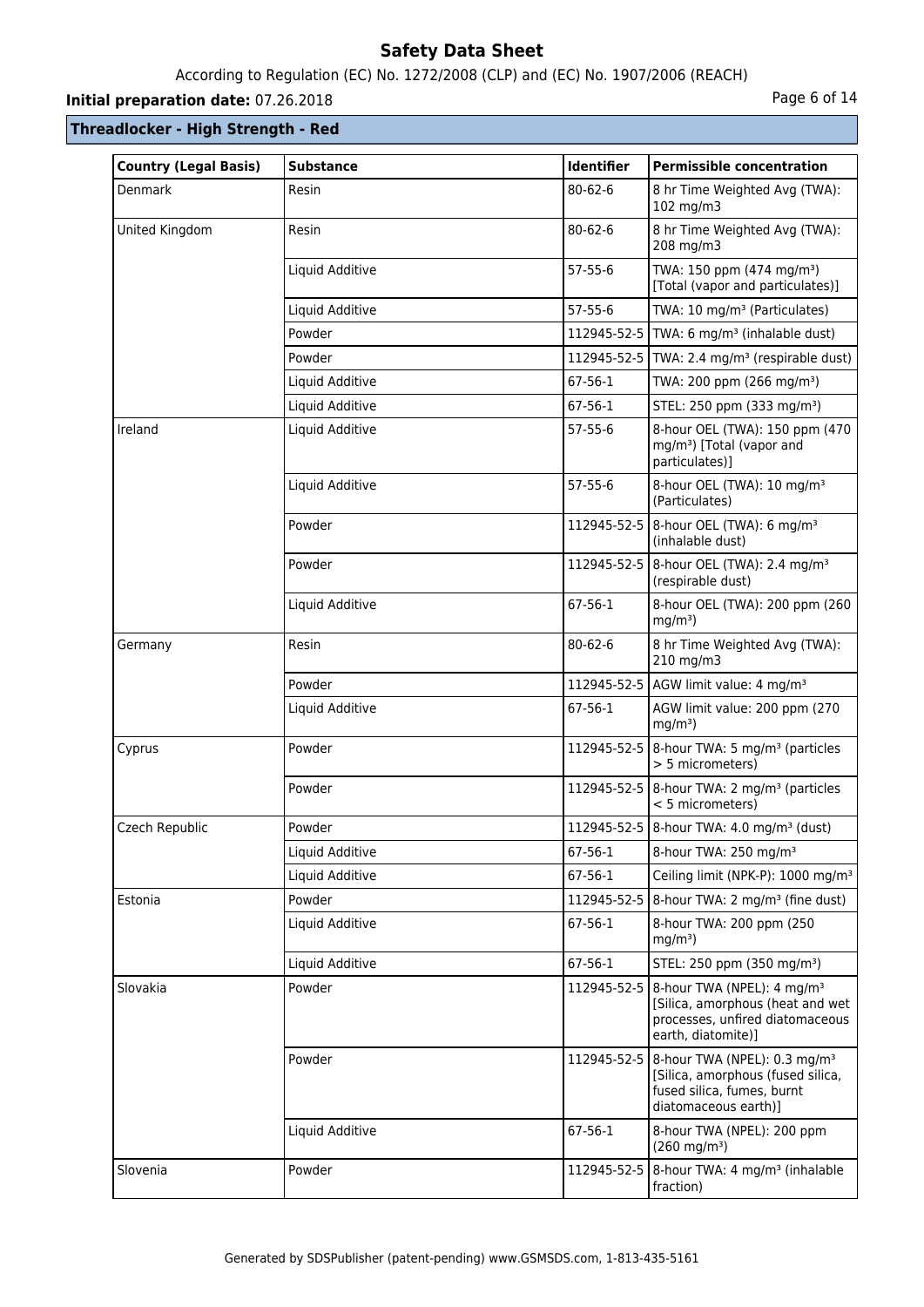# According to Regulation (EC) No. 1272/2008 (CLP) and (EC) No. 1907/2006 (REACH)

# **Initial preparation date:** 07.26.2018 **Page 7 of 14**

# **Threadlocker - High Strength - Red**

| <b>Country (Legal Basis)</b> | <b>Substance</b> | Identifier    | <b>Permissible concentration</b>                                           |
|------------------------------|------------------|---------------|----------------------------------------------------------------------------|
|                              | Liquid Additive  | 67-56-1       | 8-hour TWA: 260 mg/m <sup>3</sup> (200<br>ppm)                             |
| Finland                      | Powder           |               | 112945-52-5   8-hour limit: 5 mg/m <sup>3</sup>                            |
|                              | Liquid Additive  | 67-56-1       | 8-hour limit: 200 ppm (270<br>$mg/m3$ )                                    |
|                              | Liquid Additive  | 67-56-1       | 15-minute limit: 250 ppm (330<br>$mg/m3$ )                                 |
| Hungary                      | Liquid Additive  | 67-56-1       | 8-hour TWA (AK Value): 260<br>mg/m <sup>3</sup>                            |
| Malta                        | Liquid Additive  | 67-56-1       | TWA: 200 ppm (260 mg/m <sup>3</sup> )                                      |
| Poland                       | Liquid Additive  | 67-56-1       | 8-hour TWA (NDS): 100 mg/m <sup>3</sup>                                    |
|                              | Liquid Additive  | 67-56-1       | 15-minute STEL (NDSCh): 300<br>mg/m <sup>3</sup>                           |
| Romania                      | Liquid Additive  | 67-56-1       | 8-hour TWA: 260 mg/m <sup>3</sup> (200<br>ppm)                             |
| European Union               | Liquid Additive  | 67-56-1       | IOEL threshold limit: 260 mg/m <sup>3</sup><br>(200 ppm)                   |
| Belgium                      | Liquid Additive  | 67-56-1       | 8-hour TWA: 200 ppm (266<br>$mq/m3$ )                                      |
|                              | Liquid Additive  | 67-56-1       | 15-minute STEL: 250 ppm (333<br>$mg/m3$ )                                  |
| France                       | Liquid Additive  | 67-56-1       | Time weighted average (VME):<br>200 ppm (260 mg/m <sup>3</sup> )           |
|                              | Liquid Additive  | $67 - 56 - 1$ | Short term exposure limit: 1000<br>ppm (1300 mg/m <sup>3</sup> )           |
| Greece                       | Liquid Additive  | $67 - 56 - 1$ | 8-hour TWA: 200 ppm (260<br>$mg/m3$ )                                      |
|                              | Liquid Additive  | 67-56-1       | 15-minute STEL: 250 ppm (325<br>$mg/m3$ )                                  |
| Italy                        | Liquid Additive  | 67-56-1       | 8-hour TWA: 200 ppm (260<br>$mg/m3$ )                                      |
| Luxembourg                   | Liquid Additive  | 67-56-1       | TWA: 200 ppm (260 mg/m <sup>3</sup> )                                      |
| Netherlands                  | Liquid Additive  | 67-56-1       | Binding 8-hour TWA: 133 mg/m <sup>3</sup>                                  |
| Portugal                     | Liquid Additive  | 67-56-1       | Decree-Law No. 24/2012 8-hour<br>TWA: 200 ppm (260 mg/m <sup>3</sup> )     |
|                              | Liquid Additive  | 67-56-1       | NP 1796-2007 8-hour exposure<br>limit: 200 ppm                             |
|                              | Liquid Additive  | 67-56-1       | NP 1796-2007 Short-term<br>exposure limit: 250 ppm                         |
| Spain                        | Liquid Additive  | 67-56-1       | 8-hour daily exposure limit (VLA-<br>ED): 200 ppm (266 mg/m <sup>3</sup> ) |
| Sweden                       | Liquid Additive  | 67-56-1       | Level Limit Value (NGV): 200<br>ppm (250 mg/m <sup>3</sup> )               |
|                              | Liquid Additive  | 67-56-1       | Short Term Limit (KTV): 250 ppm<br>$(350 \text{ mg/m}^3)$                  |

# **Biological limit values:**

No biological exposure limits noted for the ingredient(s).

# **Derived No Effect Level (DNEL):**

Not determined or not applicable.

### **Predicted No Effect Concentration (PNEC):**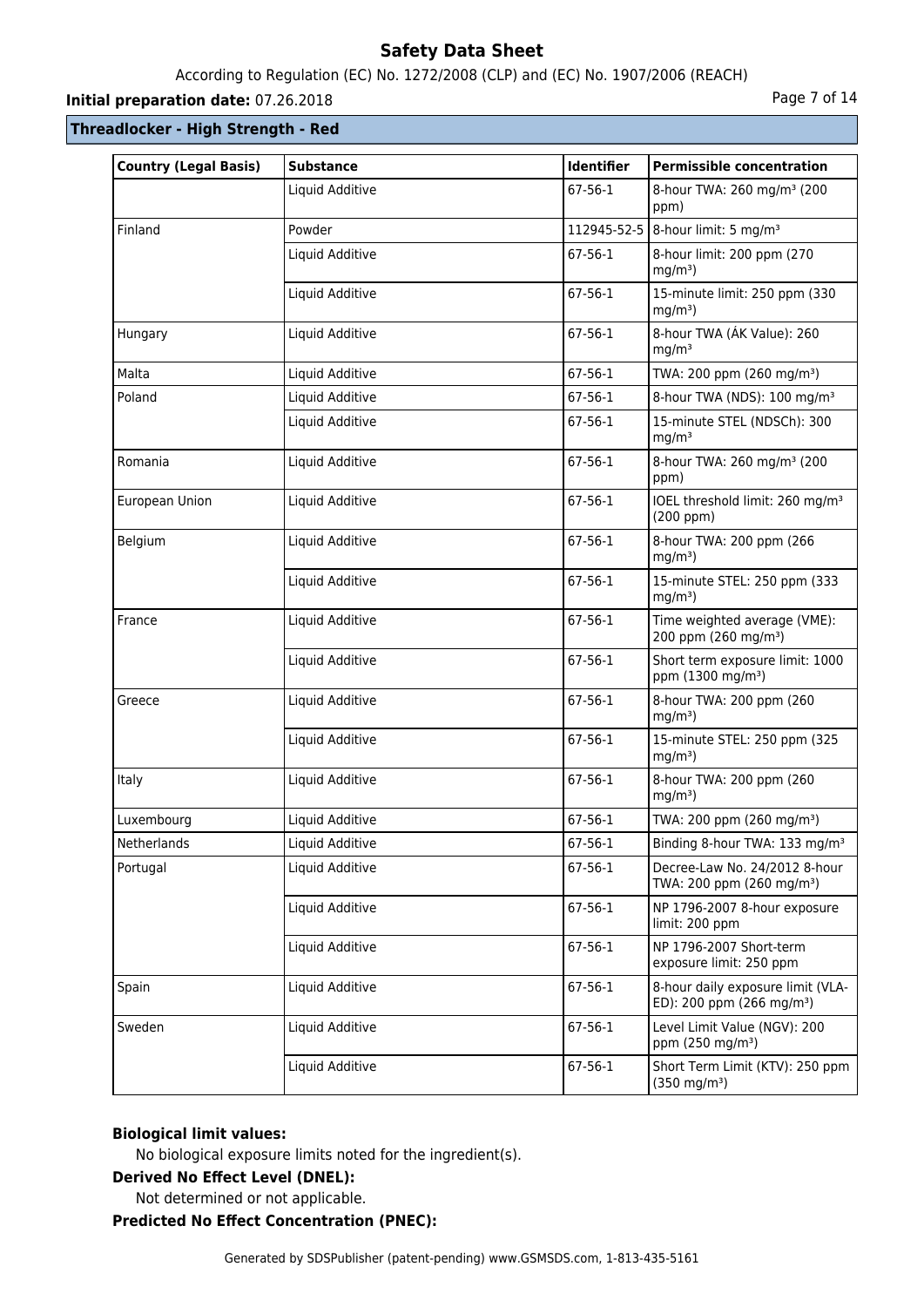According to Regulation (EC) No. 1272/2008 (CLP) and (EC) No. 1907/2006 (REACH)

# **Initial preparation date:** 07.26.2018 **Page 8 of 14**

#### **Threadlocker - High Strength - Red**

Not determined or not applicable.

# **Information on monitoring procedures:**

Monitoring of the concentration of substances in the breathing zone of workers or in the general workplace may be required to confirm compliance with an OEL and adequacy of exposure controls Biological monitoring may also be appropriate for some substances

## **8.2 Exposure controls**

### **Appropriate engineering controls:**

Emergency eye wash fountains and safety showers should be available in the immediate vicinity of use or handling.

Provide exhaust ventilation or other engineering controls to keep the airborne concentrations of vapor and mists below the applicable workplace exposure limits (Occupational Exposure Limits-OELs) indicated above.

## **Personal protection equipment**

#### **Eye and face protection:**

Safety goggles or glasses, or appropriate eye protection.

#### **Skin and body protection:**

Select glove material impermeable and resistant to the substance.

Wear appropriate clothing to prevent any possibility of skin contact.

### **Respiratory protection:**

If engineering controls do not maintain airborne concentrations below recommended exposure limits (where applicable) or to an acceptable level (in countries where exposure limits have not been established), an approved respirator must be worn.

#### **General hygienic measures:**

Avoid contact with skin, eyes and clothing.

Wash hands before breaks and at the end of work.

Wash contaminated clothing before reuse.

#### **Environmental exposure controls:**

Select controls based on a risk assessment of local conditions. See section 6 for information on accidental release measures.

#### **SECTION 9: Physical and chemical properties**

#### **9.1 Information on basic physical and chemical properties**

| <b>Appearance</b>                         | Red liquid                       |
|-------------------------------------------|----------------------------------|
| Odor                                      | Not available                    |
| Odor threshold                            | Not available                    |
| pH                                        | Not available                    |
| <b>Melting point/freezing point</b>       | Not available                    |
| Initial boiling point/range               | Not available                    |
| <b>Flash point (closed cup)</b>           | 100°C (212°F)                    |
| <b>Evaporation rate</b>                   | Not available                    |
| <b>Flammability (solid, gas)</b>          | Not available                    |
| <b>Upper flammability/explosive limit</b> | Not available                    |
| Lower flammability/explosive limit        | Not available                    |
| <b>Vapor pressure</b>                     | Not available                    |
| <b>Vapor density</b>                      | Not available                    |
| <b>Density</b>                            | 1.12                             |
| <b>Relative density</b>                   | Not available                    |
| <b>Solubilities</b>                       | Not determined or not available. |
| Partition coefficient (n-octanol/water)   | Not available                    |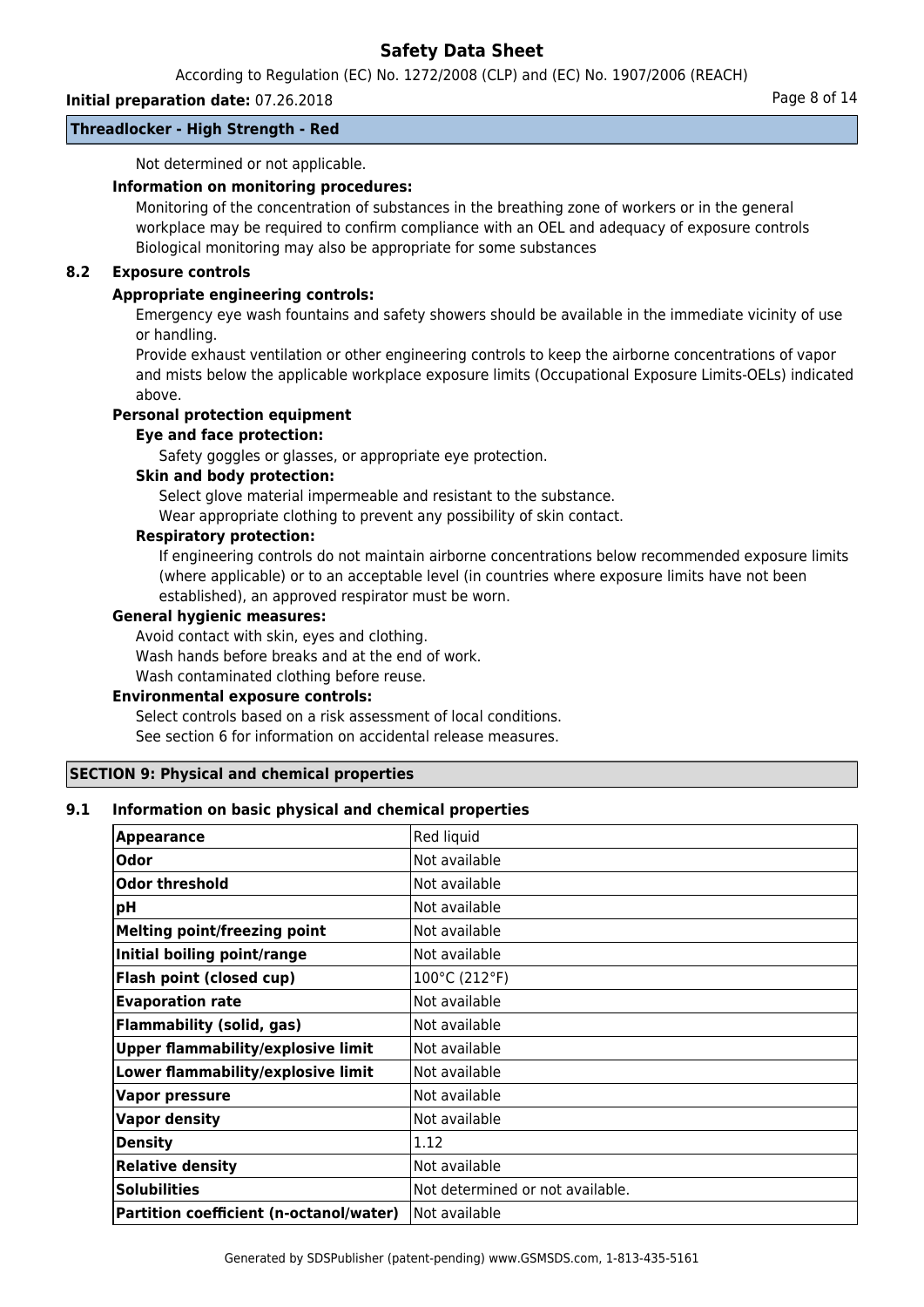According to Regulation (EC) No. 1272/2008 (CLP) and (EC) No. 1907/2006 (REACH)

# **Initial preparation date:** 07.26.2018 **Page 9 of 14**

**Threadlocker - High Strength - Red**

| Not available |
|---------------|
| Not available |
| Not available |
| Not available |
| Not available |
| Not available |
|               |

# **9.2 Other information**

# **SECTION 10: Stability and reactivity**

# **10.1 Reactivity:**

Does not react under normal conditions of use and storage.

# **10.2 Chemical stability:**

Stable under normal conditions of use and storage.

# **10.3 Possibility of hazardous reactions:**

None under normal conditions of use and storage.

# **10.4 Conditions to avoid:**

None known.

### **10.5 Incompatible materials:**

None known.

# **10.6 Hazardous decomposition products:**

None known.

# **SECTION 11: Toxicological information**

# **11.1 Information on toxicological effects**

# **Acute toxicity**

**Assessment:** Based on available data, the classification criteria are not met.

**Product data:** No data available.

# **Substance data:**

| <b>Name</b>             | <b>Route</b>       | Result                          |
|-------------------------|--------------------|---------------------------------|
| lAdditive<br>Inhalation |                    | LC50 - Mouse: 200 ppm (4 hours) |
|                         | loral              | LD50 - Rat: 382 mg/kg           |
|                         | ldermal            | LD50 - Rat: 500 mg/kg           |
| Liquid Additive         | Ioral              | LD50 - Rat - 5630 mg/kg         |
|                         | ldermal            | LD50 - Rabbit - 15800 mg/kg     |
|                         | <b>linhalation</b> | LC50 - Rat - 83.9 mg/l - 4h     |

# **Skin corrosion/irritation**

**Assessment:** Causes severe skin burns and eye damage

#### **Product data:**

No data available.

# **Substance data:**

| <b>Name</b>     | <b>Result</b>                            |  |
|-----------------|------------------------------------------|--|
| Liquid          | Rabbit: Mild skin irritation 24h         |  |
| <b>Additive</b> | Causes severe skin burns and eye damage. |  |
|                 | Causes skin irritation                   |  |
| Resin           | Causes skin irritation.                  |  |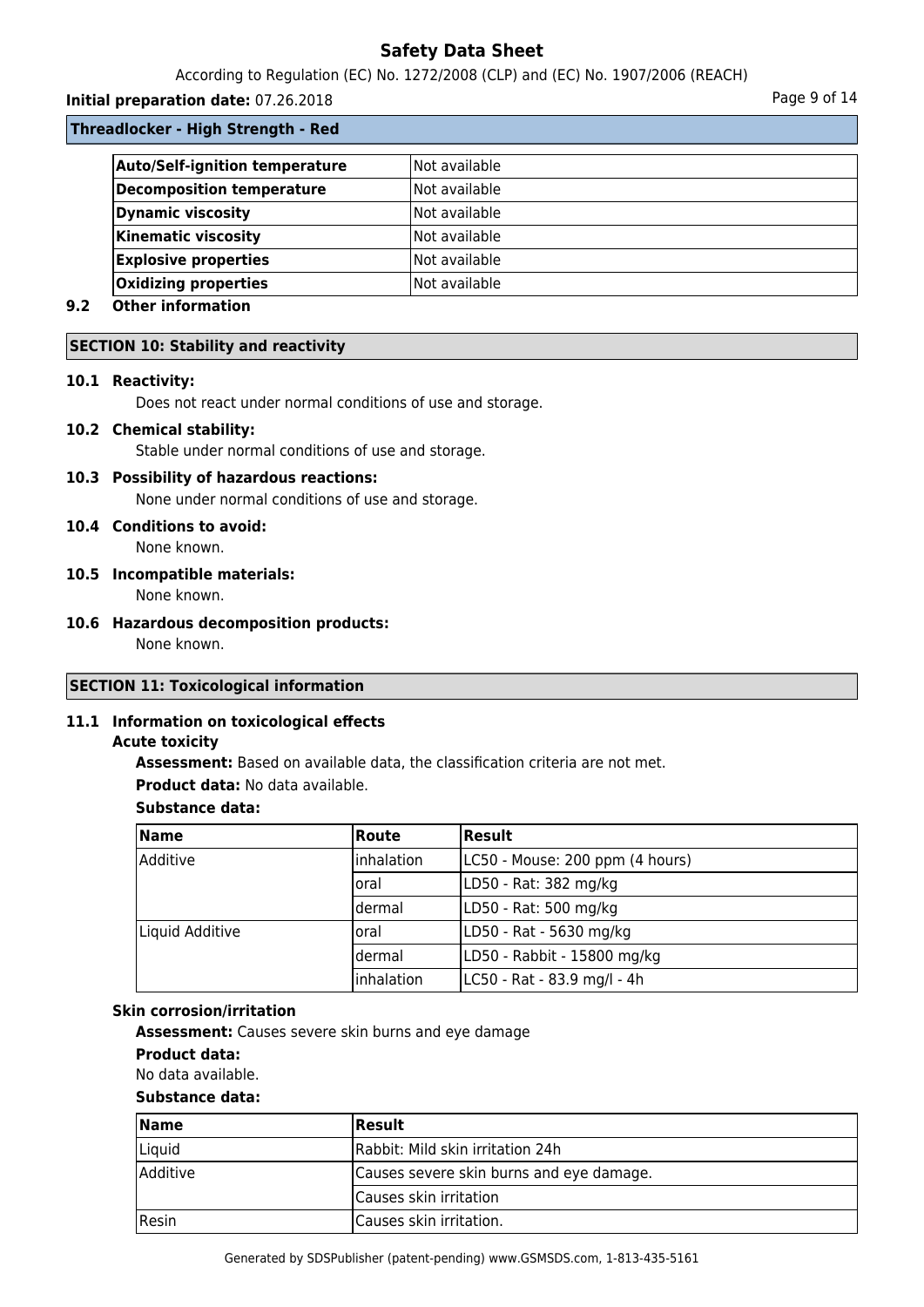According to Regulation (EC) No. 1272/2008 (CLP) and (EC) No. 1907/2006 (REACH)

# **Initial preparation date:** 07.26.2018 **Page 10 of 14**

# **Threadlocker - High Strength - Red**

| $\vert$ Name | <b> Result</b>          |
|--------------|-------------------------|
| Powder       | Irritating to the skin. |

### **Serious eye damage/irritation**

**Assessment:** Based on available data, the classification criteria are not met.

**Product data:**

No data available.

**Substance data:**

| <b>Name</b>                 | <b>Result</b>                      |
|-----------------------------|------------------------------------|
| Liquid                      | Rabbit: Mild eye irritation - 24hr |
| Additive                    | Causes serious eye irritation      |
| <i><u><b>Powder</b></u></i> | Irritating effect on the eyes.     |

### **Respiratory or skin sensitization**

**Assessment:** Based on available data, the classification criteria are not met.

**Product data:**

No data available.

**Substance data:** No data available.

### **Carcinogenicity**

**Assessment:** Based on available data, the classification criteria are not met.

**Product data:** No data available.

**Substance data:** No data available.

# **International Agency for Research on Cancer (IARC):**

| $\sqrt{\mathsf{Name}}$ | <b>Classification</b>                                          |  |
|------------------------|----------------------------------------------------------------|--|
| <b>Powder</b>          | Group 3 - Not classifiable as to its carcinogenicity to humans |  |

# **National Toxicology Program (NTP):** None of the ingredients are listed.

#### **Germ cell mutagenicity**

**Assessment:** Based on available data, the classification criteria are not met.

**Product data:** No data available.

**Substance data:** No data available.

#### **Reproductive Toxicity**

**Assessment:** Based on available data, the classification criteria are not met.

**Product data:**

No data available.

**Substance data:** No data available.

# **Specific target organ toxicity (single exposure)**

**Assessment:** Based on available data, the classification criteria are not met.

**Product data:**

#### No data available.

#### **Substance data:**

| Name            | Result                                                       |
|-----------------|--------------------------------------------------------------|
| Resin           | May cause respiratory irritation                             |
| Liquid Additive | Causes damage to the optic nerve and central nervous system. |
| Powder          | Component affects the respiratory system.                    |

# **Specific target organ toxicity (repeated exposure)**

**Assessment:** May cause damage to organs through prolonged or repeated exposure **Product data:**

No data available.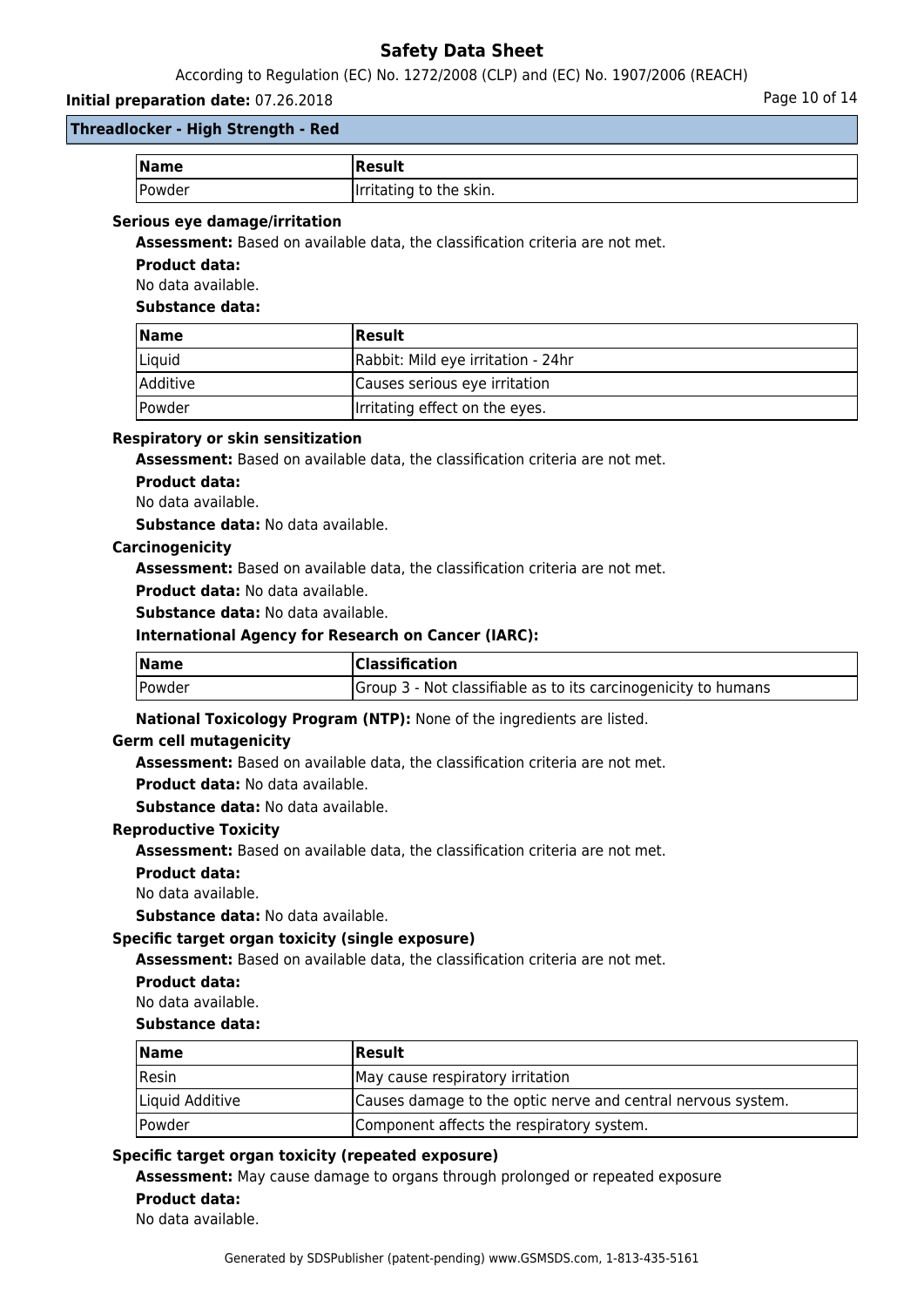According to Regulation (EC) No. 1272/2008 (CLP) and (EC) No. 1907/2006 (REACH)

### **Initial preparation date:** 07.26.2018 **Page 11 of 14**

### **Threadlocker - High Strength - Red**

#### **Substance data:**

| <b>Name</b> | <b> Result</b>                                                     |
|-------------|--------------------------------------------------------------------|
| Additive    | May cause damage to organs through prolonged or repeated exposure. |
|             | May cause damage to organs through prolonged or repeated exposure. |

#### **Aspiration toxicity**

**Assessment:** Based on available data, the classification criteria are not met.

#### **Product data:**

No data available.

**Substance data:** No data available.

# **Information on likely routes of exposure:**

- No data available.
- **Symptoms related to the physical, chemical and toxicological characteristics:** No data available.
- **Other information:**

No data available.

### **SECTION 12: Ecological information**

#### **12.1 Toxicity**

#### **Acute (short-term) toxicity**

**Assessment:** Based on available data, the classification criteria are not met. **Product data:** No data available.

**Substance data:** No data available.

### **Chronic (long-term) toxicity**

**Product data:** No data available.

**Substance data:** No data available.

### **12.2 Persistence and degradability**

**Product data:** No data available.

**Substance data:** No data available.

#### **12.3 Bioaccumulative potential**

**Product data:** No data available.

**Substance data:** No data available.

#### **12.4 Mobility in soil**

**Product data:** No data available.

**Substance data:** No data available.

# **12.5 Results of PBT and vPvB assessment**

**PBT assessment:** This product does not contain any substances that are assessed to be a PBT. **vPvB assessment:** This product does not contain any substances that are assessed to be a vPvB.

# **12.6 Other adverse effects:** No data available.

### **SECTION 13: Disposal considerations**

#### **13.1 Waste treatment methods**

#### **Relevant information:**

It is the responsibility of the waste generator to properly characterize all waste materials according to applicable regulatory entities

#### **SECTION 14: Transport information**

#### **International Carriage of Dangerous Goods by Road/Rail (ADR/RID)**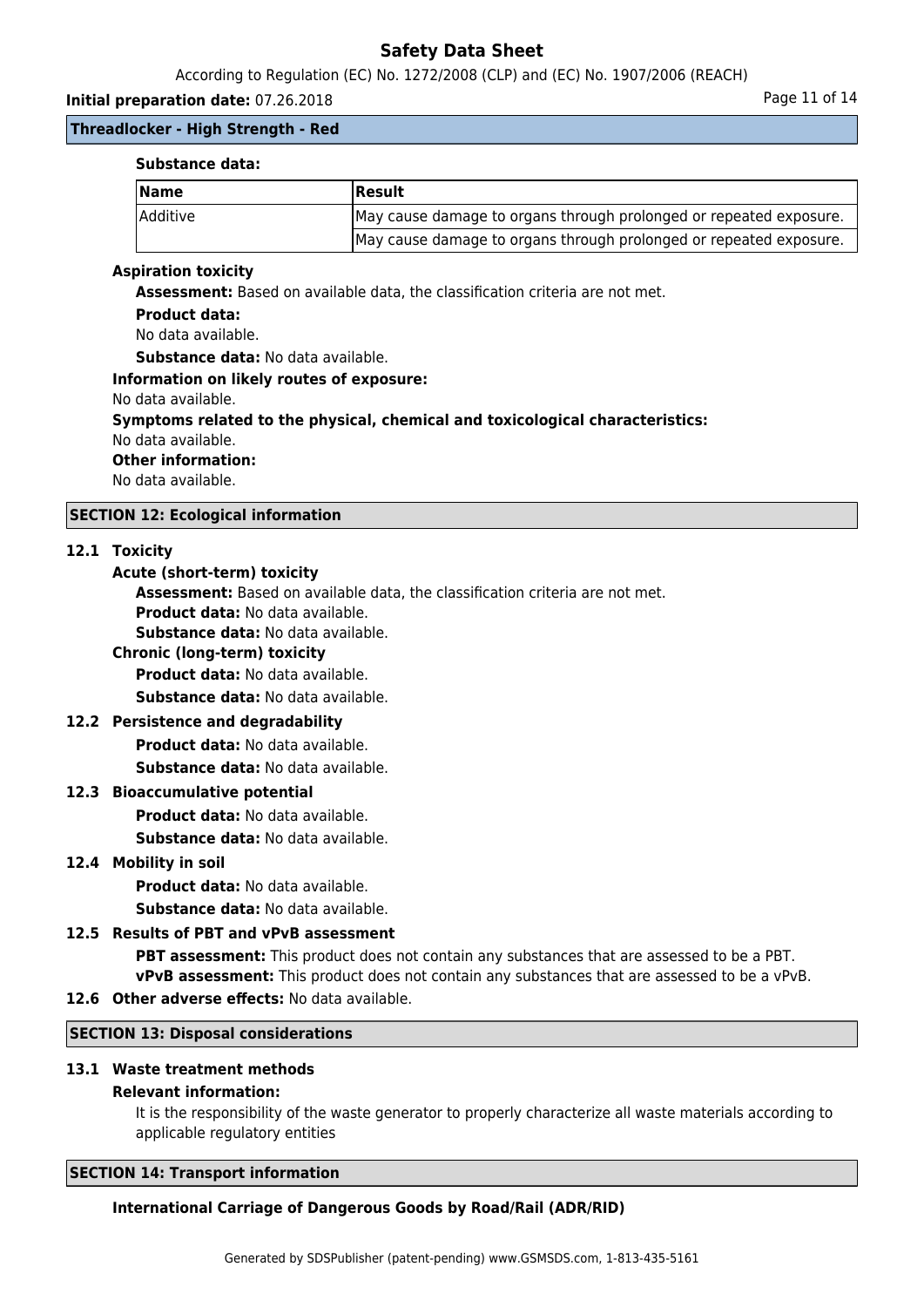According to Regulation (EC) No. 1272/2008 (CLP) and (EC) No. 1907/2006 (REACH)

# **Initial preparation date:** 07.26.2018 **Page 12 of 14** Page 12 of 14

**Threadlocker - High Strength - Red**

| UN number                     | Not regulated |
|-------------------------------|---------------|
| UN proper shipping name       | Not regulated |
| UN transport hazard class(es) | <b>None</b>   |
| Packing group                 | None          |
| <b>Environmental hazards</b>  | l None        |
| Special precautions for user  | <b>None</b>   |

# **International Carriage of Dangerous Goods by Inland Waterways (ADN)**

| UN number                     | Not regulated |
|-------------------------------|---------------|
| UN proper shipping name       | Not regulated |
| UN transport hazard class(es) | <b>None</b>   |
| Packing group                 | <b>None</b>   |
| <b>Environmental hazards</b>  | l None        |
| Special precautions for user  | None          |

# **International Maritime Dangerous Goods (IMDG)**

| UN number                           | UN 1760                                       |  |
|-------------------------------------|-----------------------------------------------|--|
| UN proper shipping name             | Corrosive Liquid, N.O.S. Cumene hydroperoxide |  |
| UN transport hazard class(es)       | 8                                             |  |
| Packing group                       |                                               |  |
| <b>Environmental hazards</b>        | None                                          |  |
| <b>Special precautions for user</b> | None                                          |  |

# **International Air Transport Association Dangerous Goods Regulations (IATA-DGR)**

| UN number                     | IUN 1760                                      |  |
|-------------------------------|-----------------------------------------------|--|
| UN proper shipping name       | Corrosive Liquid, N.O.S. Cumene hydroperoxide |  |
| UN transport hazard class(es) | 8                                             |  |
| Packing group                 |                                               |  |
| <b>Environmental hazards</b>  | None                                          |  |
| Special precautions for user  | None                                          |  |

# **SECTION 15: Regulatory information**

# **15.1 Safety, health and environmental regulations/legislation specific for the substance or mixture.**

# **European regulations**

# **Inventory listing (EINECS):**

| 67-56-1    | Liquid Additive | Listed        |
|------------|-----------------|---------------|
| 25852-47-5 | Resin           | Not<br>Listed |
| 9004-96-0  | Liquid          | Not<br>Listed |
| 81-07-2    | Additive        | Listed        |
| 80-15-9    | Additive        | Listed        |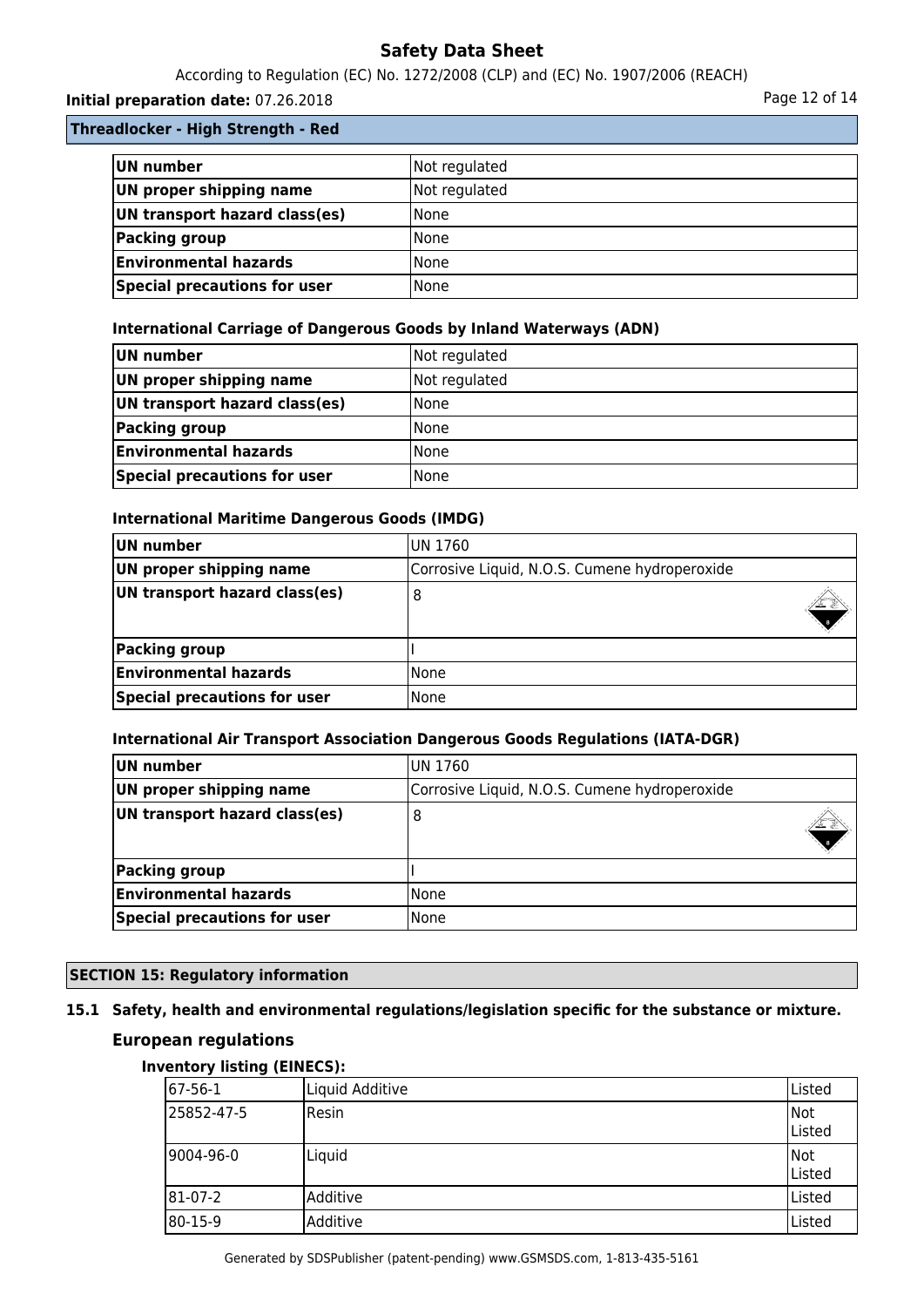According to Regulation (EC) No. 1272/2008 (CLP) and (EC) No. 1907/2006 (REACH)

### **Initial preparation date:** 07.26.2018 **Page 13 of 14**

# **Threadlocker - High Strength - Red**

| 57-55-6     | Liquid Additive | Not<br>Listed |
|-------------|-----------------|---------------|
| 80-62-6     | Resin           | Listed        |
| 609-72-3    | Additive        | Listed        |
| 613-48-9    | lAdditive       | Listed        |
| 112945-52-5 | lPowder         | Not<br>Listed |

# **REACH SVHC candidate list:** Not determined.

**REACH SVHC Authorizations:** Not determined.

### **REACH Restriction:**

| 67-<br>--<br>.<br>.<br>56-1<br>.uve ∶<br>i Liuuiu<br>Auu | ה הואני ה |
|----------------------------------------------------------|-----------|
|----------------------------------------------------------|-----------|

# **Water hazard class (WGK) (Product):** Not determined.

### **Water hazard class (WGK) (Substance):**

| <b>Ingredient Name</b> | <b>CAS</b> | Class   |
|------------------------|------------|---------|
| Resin                  | 25852-47-5 | Class 1 |
| Liquid                 | l9004-96-0 | Class 1 |
| Additive               | 181-07-2   | Class 2 |
| <b>Additive</b>        | 180-15-9   | Class 2 |
| <b>Additive</b>        | 1609-72-3  | Class 1 |

# **Other regulations**

**Germany MAK:** 8-hour TWA: 200 ppm (270 mg/m<sup>3</sup>), 8-hour TWA: 4 mg/m<sup>3</sup> (inhalable fraction)

### **15.2 Chemical Safety Assessment**

No Chemical Safety Assessment has been carried out for this substance/mixture by the supplier.

# **SECTION 16: Other information**

# **Indication of changes:**

Not applicable.

#### **Abbreviations and Acronyms:** None

#### **Classification procedure:**

| Classification according to Regulation (EC) No. 1272/2008 (CLP) | Method Used        |
|-----------------------------------------------------------------|--------------------|
| Skin corrosion, category 1B                                     | Calculation method |
| Specific target organ toxicity - repeated exposure, category 2  | Calculation method |
| Chronic aquatic hazard, category 3                              | Calculation method |

#### **Summary of classification in section 3:**

| Skin Sens. 1; H317   | Skin sensitization, category 1                                                       |
|----------------------|--------------------------------------------------------------------------------------|
| Skin Irrit. 2 ; H315 | Skin irritation, category 2                                                          |
| Stot SE 3; H335      | Specific target organ toxicity - single exposure, category 3, respiratory irritation |
| Flam. Lig. 2; H225   | Flammable liquids, category 2                                                        |
| Stot SE 1; H370      | Specific target organ toxicity - single exposure, category 1                         |
| Acute Tox. 3; H331   | Acute toxicity (inhalation), category 3                                              |
| Acute Tox. 3; H311   | Acute toxicity (dermal), category 3                                                  |
| Acute Tox. 3; H301   | Acute toxicity (oral), category 3                                                    |
| Eye Irrit. 2; H319   | Eye irritation, category 2A                                                          |

#### **Summary of hazard statements in section 3:**

| H317 | l May cause an allergic skin reaction I |
|------|-----------------------------------------|
| H315 | irritation<br>skir<br>Causes            |